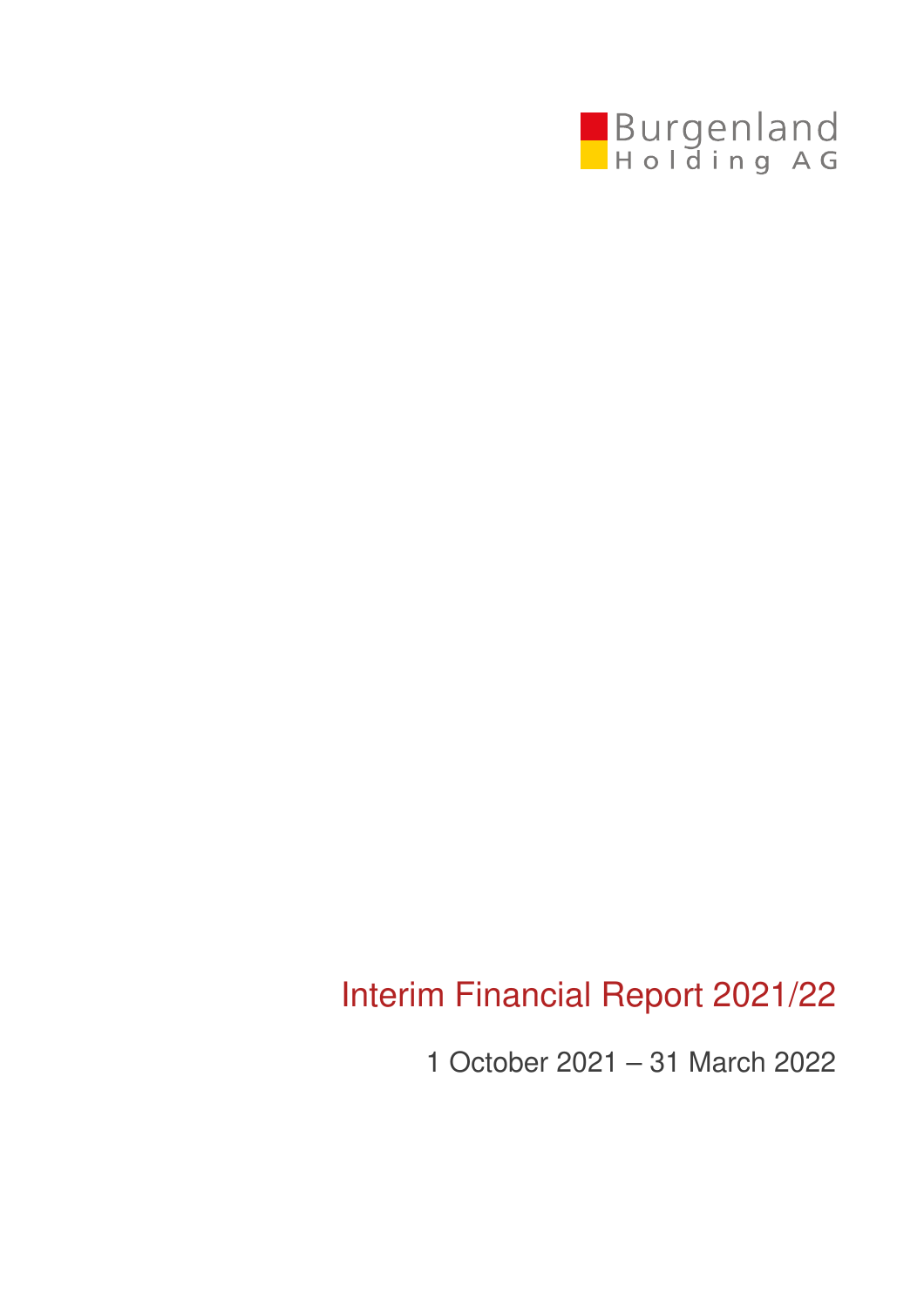# Interim Financial Report 2021/22 **Content**

| Corporate profile                                                 | 3  |
|-------------------------------------------------------------------|----|
| The Burgenland Holding AG share                                   | 4  |
| Burgenland Holding AG - HY1 2021/22                               | 5  |
| <b>Business development</b>                                       | 5  |
| <b>Condensed Interim Financial Statements</b>                     | 6  |
| <b>Notes</b>                                                      | 8  |
| Interim Management Report                                         | 8  |
| Energie Burgenland AG - Q1 2021/22                                | 9  |
| Statement of the Management Board on the Interim Financial Report | 10 |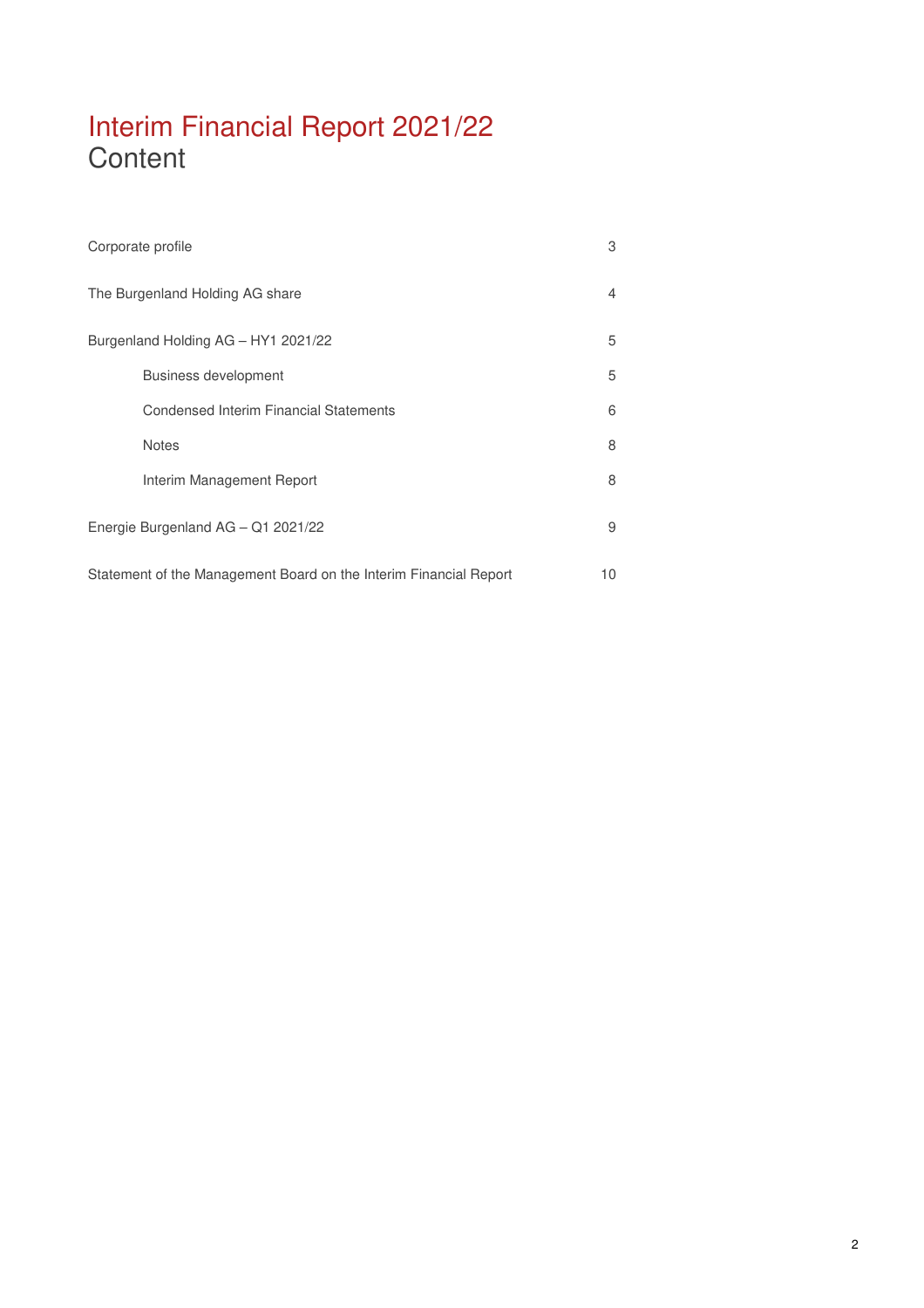# Key figures HY1 2021/22

| <b>Burgenland Holding AG</b> |             | 2021/22<br>HY <sub>1</sub> | 2020/21           | Change<br>in $%$ |
|------------------------------|-------------|----------------------------|-------------------|------------------|
| Balance sheet total          | <b>EURm</b> | 81.8                       | 80.7 <sup>1</sup> | 1.4              |
| Equity                       | <b>EURm</b> | 80.5                       | 80.7 <sup>1</sup> | $-0.2$           |
| Investment income            | <b>EURm</b> | 10.3                       | $10.3^{2}$        |                  |
| Net income for the period    | <b>EURm</b> | 10.2                       | $10.2^{2}$        |                  |

1) As of 30 September 2021

2) HY1 2020/21

| <b>Energie Burgenland AG</b>             |             | 2021/22<br>Q1 | 2020/21<br>Q1 | Change<br>in $%$ |
|------------------------------------------|-------------|---------------|---------------|------------------|
| Electricity sales volumes                | GWh         | 311           | 321           | $-3.1$           |
| Electricity network distribution volumes | GWh         | 508           | 508           |                  |
| Natural gas sales volumes                | GWh         | 349           | 350           | $-0.3$           |
| Natural gas network distribution volumes | GWh         | 789           | 802           | $-1.6$           |
| Revenue                                  | <b>EURm</b> | 133.5         | 95.5          | 39.8             |
| Pre-tax profit                           | <b>EURm</b> | 14.8          | 17.2          | $-14.0$          |
| Balance sheet total                      | <b>EURm</b> | 983.8         | 894.8         | 9.9              |
| Equity                                   | <b>EURm</b> | 357.7         | 360.4         | $-0.7$           |

# Energising Burgenland Burgenland Holding AG

Burgenland Holding Aktiengesellschaft holds 49% of the share capital of Energie Burgenland AG. Landesholding Burgenland GmbH holds the remaining 51% of the shares. The share capital of Energie Burgenland AG amounts to EUR 34.9m.

The shares of Burgenland Holding Aktiengesellschaft (share capital: EUR 21.8m) are traded in the Official Market of the Vienna Stock Exchange under the international securities identification number (ISIN) AT0000640552. The majority shareholder of Burgenland Holding Aktiengesellschaft is EVN AG, which continues to hold 73.63% of the share capital. Over 10% of the shares are held by VERBUND AG, and between 5% and 10% by WIEN ENERGIE GmbH. The shares held by the remaining shareholders are below the reporting threshold of 4%.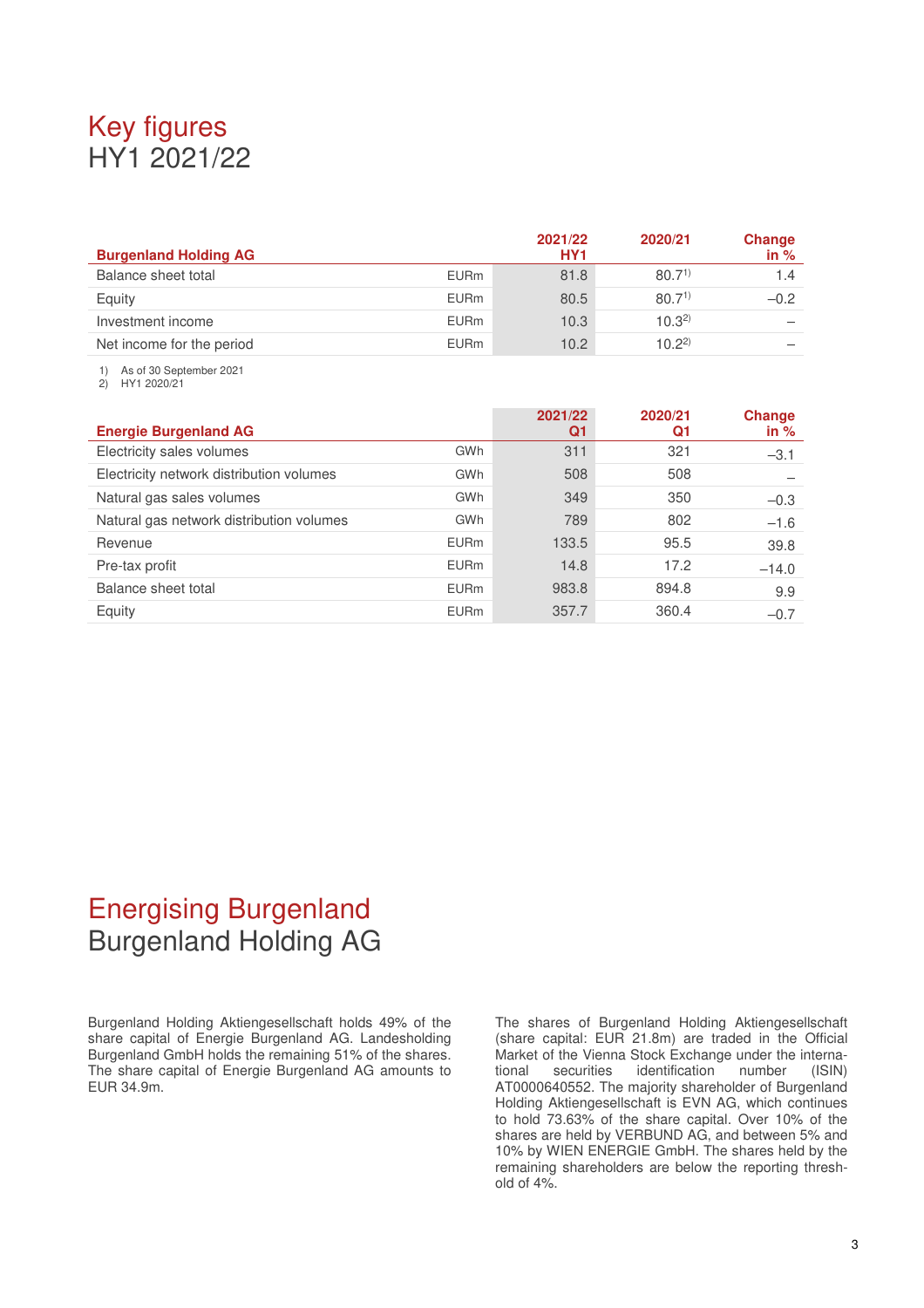# The Burgenland Holding AG share

Against the backdrop of the Covid-19 pandemic and the war in Ukraine, developments on the international stock markets differed in the period from October 2021 until March 2022. The German benchmark index DAX fell by 5.5%, while Vienna's benchmark index ATX lost 9.5% and was unable to continue its pursuit of the international indexes. The DJ Euro Stoxx Utilities branch index increased by nearly 4% during the reporting period.

The price of the Burgenland Holding AG share remained relatively stable with a closing price of EUR 100.00 on 31 March 2022 (30 September 2021: EUR 99.00). Market capitalisation equalled EUR 300m. The average daily turnover in the first half of 2020/21 was 17 shares and the weighting of the share in the Vienna Stock Exchange Index (WBI) as of 31 March 2022 was 0.25%.

| <b>Stock performance</b>                  |               | 2021/22<br>HY <sub>1</sub> | 2020/21<br>HY <sub>1</sub> |
|-------------------------------------------|---------------|----------------------------|----------------------------|
| Average daily turnover                    | <b>Shares</b> | 17                         | 24                         |
| Total share volume                        | <b>EURm</b>   | 0.21                       | 0.26                       |
| Highest price                             | <b>EUR</b>    | 100.00                     | 101.00                     |
| Lowest price                              | <b>EUR</b>    | 92.50                      | 76.00                      |
| Share price at the end of March           | <b>EUR</b>    | 100.00                     | 101.00                     |
| Market capitalisation at the end of March | <b>EURm</b>   | 300                        | 303                        |
| WBI weighting at the end of March         | $\%$          | 0.25                       | 0.26                       |

### **Burgenland Holding share price – relative development compared to ATX and WBI (%)**

#### On the basis of September 2021

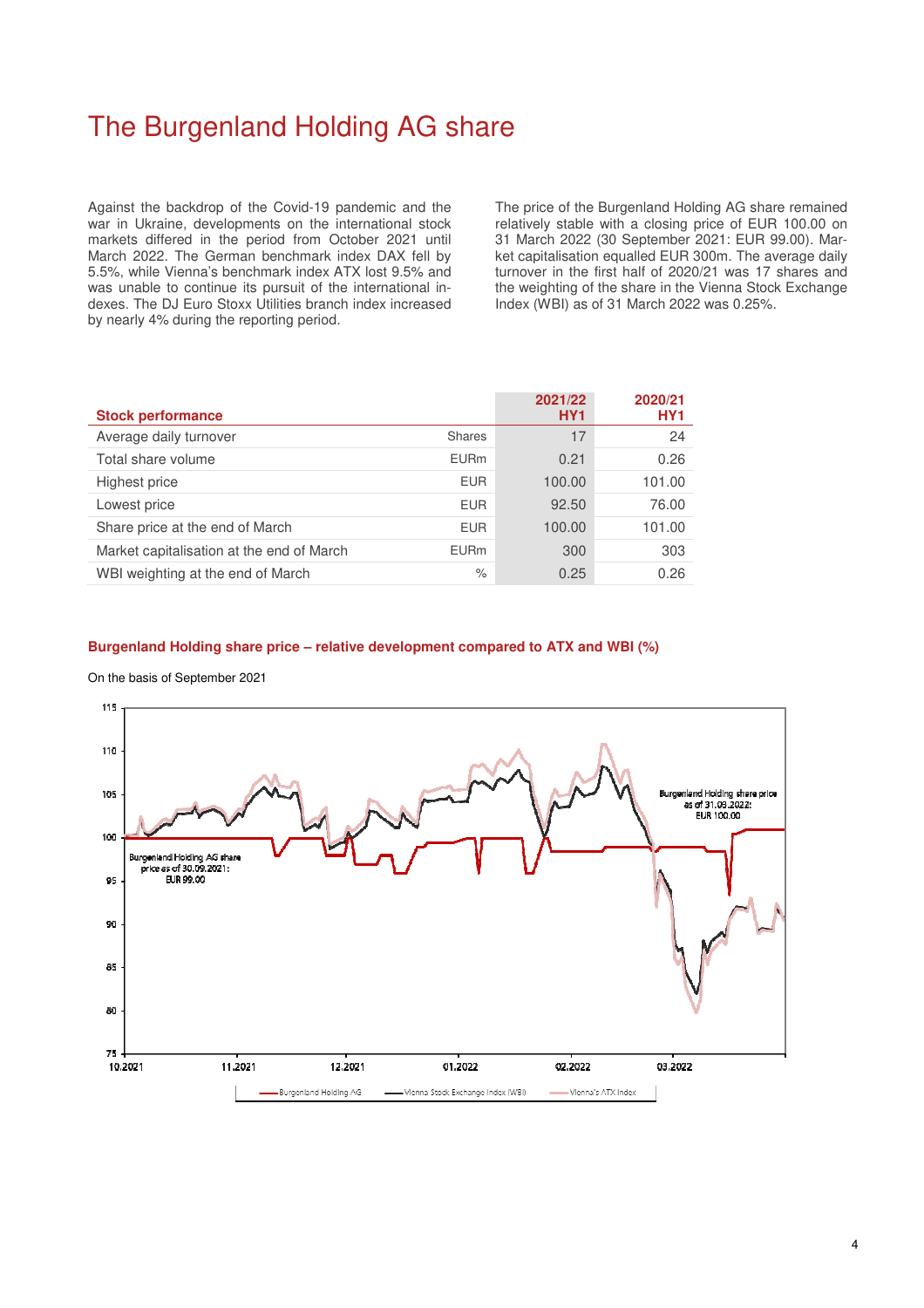### Burgenland Holding AG HY1 2021/22

### **Highlights**

- 33rd Annual General Meeting on 11 March 2022 approved dividend payment of EUR 3.45 per share
- Investment income of EUR 10.3m, remained stable at the level of the comparable period
- Outlook 2021/22 confirmed: Investment income of Burgenland Holding AG to remain basically unchanged from the financial year 2020/21

| <b>Burgenland Holding AG - key figures</b> |             | 2021/22<br>HY <sub>1</sub> | 2020/21           | Change<br>in $%$ |
|--------------------------------------------|-------------|----------------------------|-------------------|------------------|
| Balance sheet total                        | <b>EURm</b> | 81.8                       | 80.7 <sup>1</sup> | 1.4              |
| Equity                                     | <b>EURm</b> | 80.5                       | 80.7 <sup>1</sup> | $-0.2$           |
| Investment income                          | <b>EURm</b> | 10.3                       | $10.3^{2}$        |                  |
| Net income for the period                  | <b>EURm</b> | 10.2                       | $10.2^{2}$        |                  |

1) As of 30 September 2021

2) HY1 2020/21

#### **Income situation**

During the first half of the 2021/22 business year, the result from participating interests of Burgenland Holding AG comprises the dividend distribution of Energie Burgenland AG for the 2020/21 business year.

At EUR 10.3m, the investment income of Burgenland Holding AG in the first six months of the business year 2021/22 remained stable at the level of the same period of the previous year.

In total, this led to a net income for the period of EUR 10.2m (previous year: EUR 10.2m).

#### **Balance sheet and capital structure**

At EUR 81.8m, the balance sheet total at the reporting date of 31 March 2022 was 1.4% higher than at 30 September 2021.

Liabilities to affiliated companies include the short-term interim financing of the company's own dividend distribution. In the first half of 2021/22, this led to a decline in the equity ratio from 99.9% to 98.4% compared to the balance sheet date of 30 September 2021.

#### **Outlook**

The result of Burgenland Holding AG is essentially determined by the result of Energie Burgenland AG and its related dividend payment. Burgenland Holding AG holds 49% of the share capital of Energie Burgenland AG.

Based on the dividend distribution of Energie Burgenland AG from the balance sheet profit of the 2020/21 business year, which has already been recorded, no major changes in the result of Burgenland Holding AG for the current 2021/22 business year are to be expected after the first six months of the 2021/22 business year. Investment income is expected to remain basically unchanged from the previous financial year.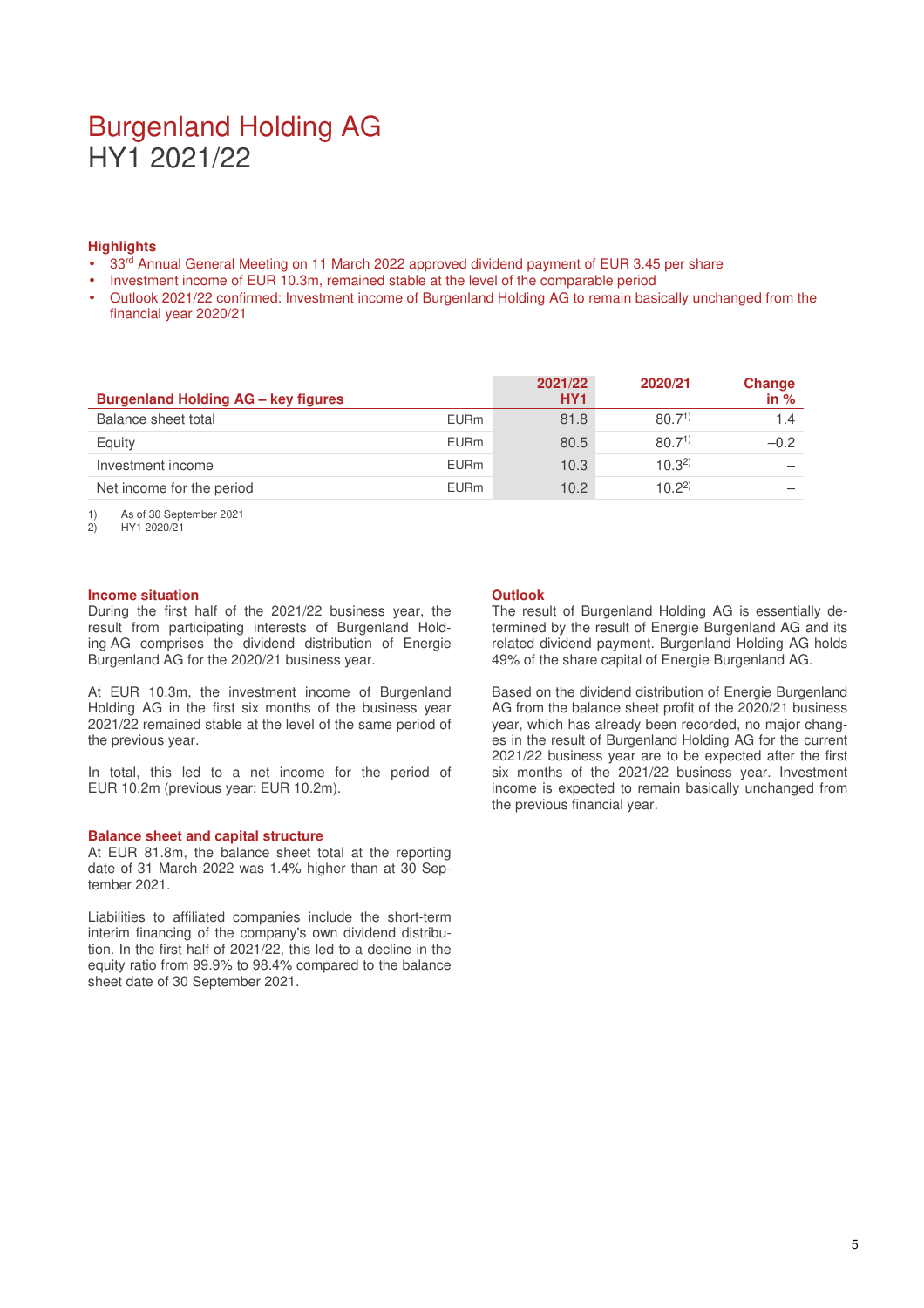## Condensed Interim Financial Statement Balance sheet as of 31 March 2022

|    | Assets                                                  | 31.03.2022 | 30.09.2021 |
|----|---------------------------------------------------------|------------|------------|
| А. | <b>Fixed assets</b>                                     |            |            |
|    | Investments                                             | 71,325.3   | 71,325.3   |
|    | <b>B.</b> Current assets<br>I. Accounts receivables     | 71,325.3   | 71,325.3   |
|    | 1. Receivables from affiliated companies                | 143.5      | 9,251.7    |
|    | 2. Receivables from companies in which an               | 10,290.0   | 0.0        |
|    | investment share exists<br>3. Other receivables         | 10.1       | 9.9        |
|    |                                                         | 10,443.8   | 9,261.6    |
|    |                                                         |            |            |
|    | II. Cash at banks                                       | 20.6       | 109.7      |
|    |                                                         | 10,464.4   | 9,371.3    |
|    | C. Deferred expenses and accrued income                 |            |            |
|    | Other                                                   | 15.6       | 3.7        |
|    | D. Deferred tax assets                                  | 39.3       | 0.0        |
|    | <b>Total assets</b>                                     | 81,844.5   | 80,700.2   |
|    | <b>Equity and liabilities</b>                           |            |            |
|    |                                                         |            |            |
|    | A. Equity                                               |            |            |
|    | I. Called-up, subscribed, and paid-in share capital     | 21,810.0   | 21,810.0   |
|    | II. Capital reserves<br>committed reserves              | 43,676.4   | 43,676.4   |
|    |                                                         |            |            |
|    | III. Retained earnings                                  |            |            |
|    | other reserves (free reserves)                          | 4,852.0    | 4,852.0    |
|    | IV. Net profit                                          | 10,171.2   | 10,356.1   |
|    | thereof profit carried forward                          | 6.1        | 2.4        |
|    | <b>B.</b> Provisions                                    | 80,509.6   | 80,694.4   |
|    | Other provisions                                        | 0.0        | 5.8        |
|    | C. Liabilities                                          |            |            |
|    | 1. Trade accounts payable                               | 5.9        | 0.0        |
|    | thereof with a remaining maturity of up to one year     | 5.9        | 0.0        |
|    | 2. Liabilities to affiliated companies                  | 1,329.0    | 0.0        |
|    | thereof with a remaining maturity of up to one year     | 1,329.0    | 0.0        |
|    | 3. Other current liabilities                            | 0.0        | 0.0        |
|    | thereof with a remaining maturity of up to one year     | 0.0        | 0.0        |
|    |                                                         | 1,334.9    | 0.0        |
|    | thereof with a remaining maturity of up to one year     | 1,334.9    | 0.0        |
|    | thereof with a remaining maturity of more than one year | 0.0        | 0.0        |
|    | <b>Total equity and liabilities</b>                     | 81,844.5   | 80,700.2   |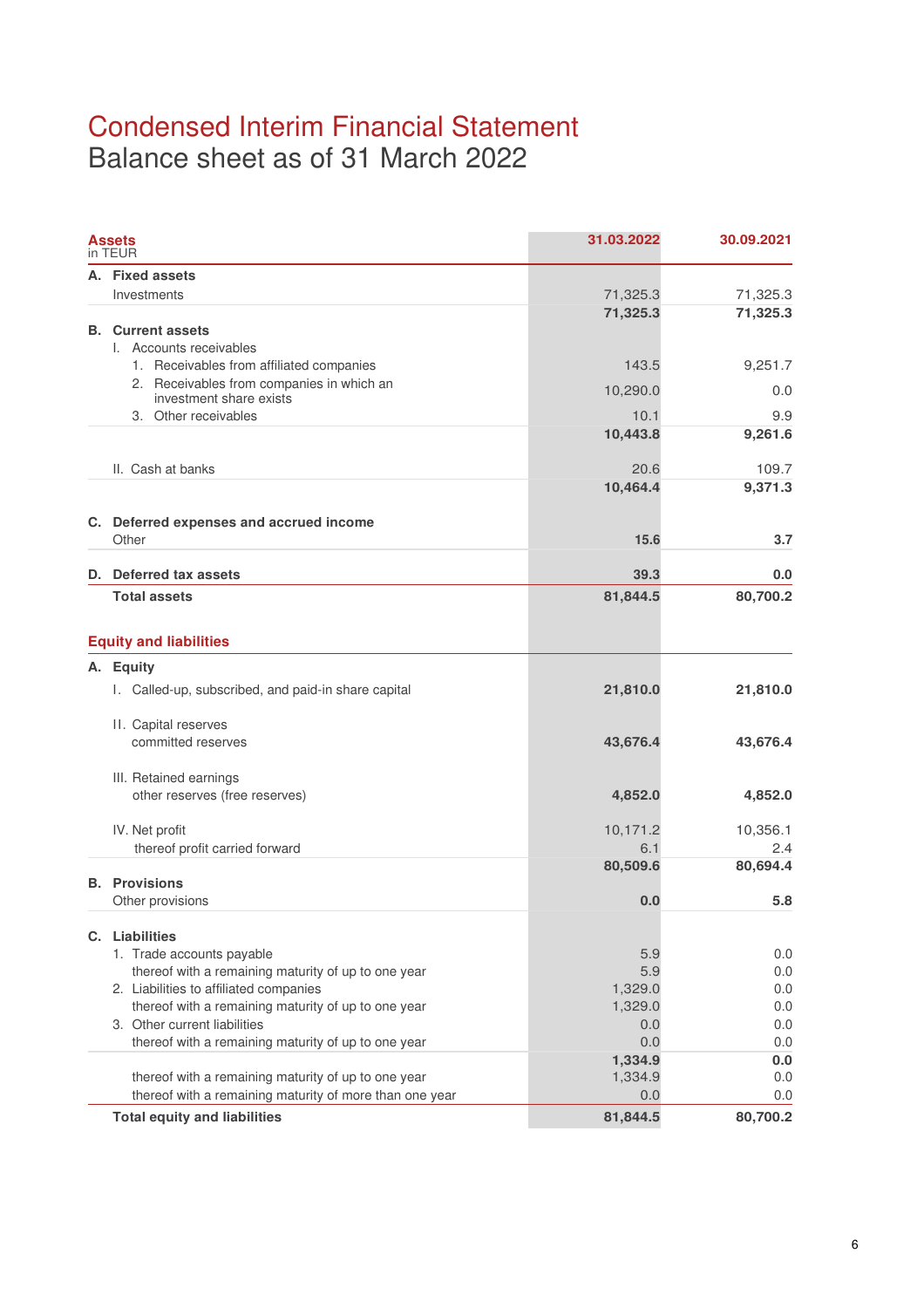# Profit and loss account

|    | <b>Profit and loss account</b><br>in TEUR        | 2021/22<br>HY1 | 2020/21<br>HY1 |
|----|--------------------------------------------------|----------------|----------------|
|    | 1. Revenue                                       | 0.0            | 0.0            |
| 2. | Other operating income                           |                |                |
|    | a) other                                         | 0.2            | 0.2            |
|    |                                                  | 0.2            | 0.2            |
| 3. | Other operating expenses                         |                |                |
|    | Taxes, unless covered by fig. 10<br>a)           | 0.0            | 0.0            |
|    | Personnel expenses<br>b)                         | $-4.1$         |                |
|    | other<br>C)                                      | $-160.4$       | $-156.6$       |
|    |                                                  | $-164.4$       | $-156.6$       |
| 4. | Total fig. 1 to 3 (Operating result)             | $-164.4$       | $-156.4$       |
| 5. | Investment income                                | 10,290.0       | 10,290.0       |
|    | 6. Other interest and similar income             | 0.2            | 0.2            |
|    | thereof from associated companies                | 0.2            | 0.2            |
|    | 7. Interest and similar expenses                 | $-0.0$         | $-0.1$         |
|    | thereof from associated companies                | $-0.0$         | $-0.1$         |
| 8. | Total fig. 5 to 7 (Financial result)             | 10,290.2       | 10,290.1       |
|    | 9. Pre-tax profit                                | 10,125.9       | 10,133.6       |
|    | 10. Taxes on income from tax allocation          | 0.0            | 0.0            |
|    | thereof income from tax credits                  | 0.0            | 0.0            |
|    | 11. Deferred income taxes                        | 39.3           | 37.7           |
|    | 12. After-tax profit = Net income for the period | 10,165.2       | 10,171.3       |
|    | 13. Profit carry-forward                         | 6.1            | 2.4            |
|    | 14. Net profit                                   | 10,171.3       | 10,173.7       |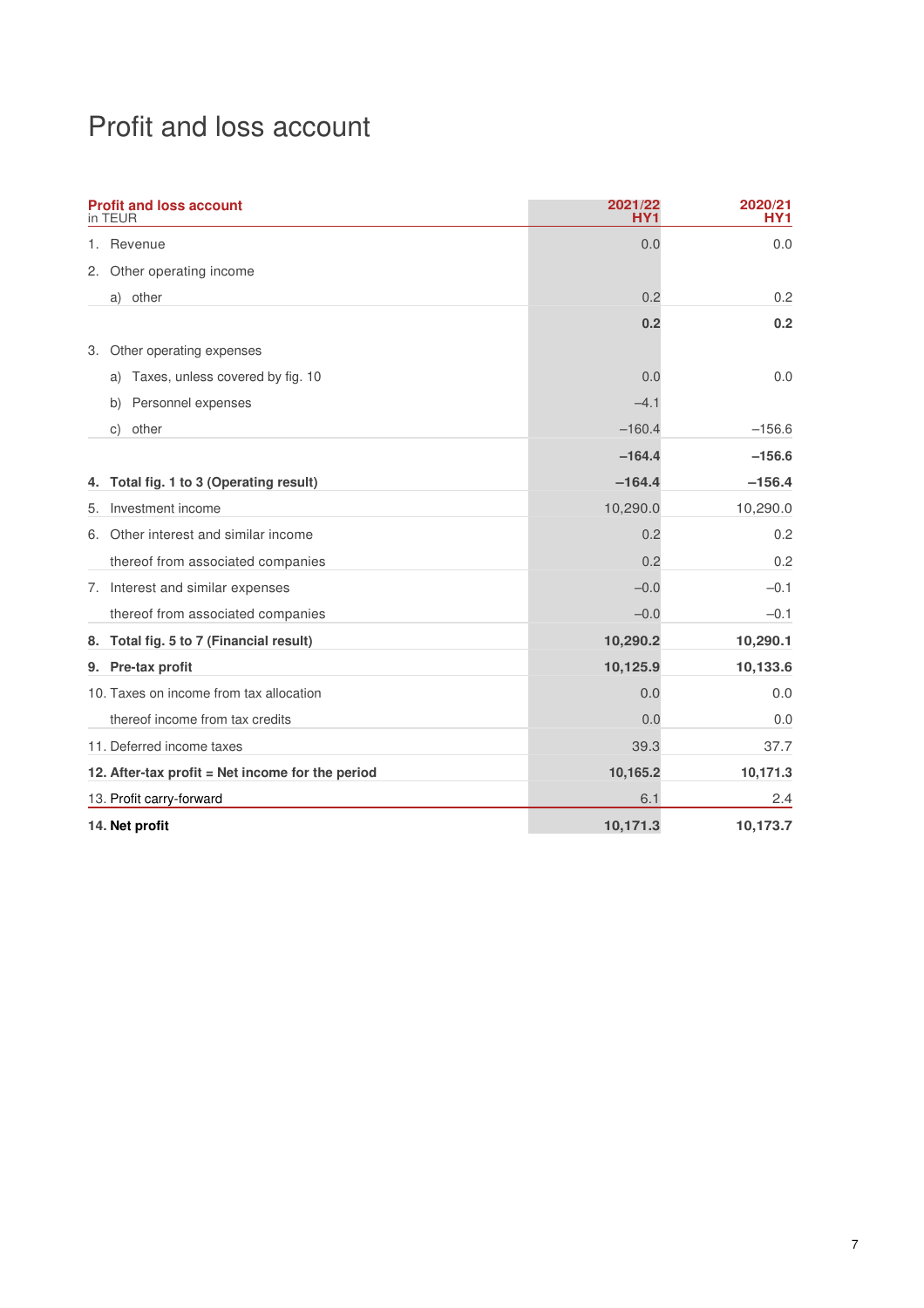### **Notes**

#### **General principles**

The Interim Financial Statements for the period 1 October 2021 to 31 March 2022 were prepared in accordance with Austrian generally accepted accounting principles.

The half-year financial report as of 31 March 2022 was neither subject to a complete audit nor to an audit review by an auditor.

#### **Notes to the balance sheet**

As of the balance sheet date 31 March 2022, equity was EUR 80.5m, slightly below the level of EUR 80.7m on the balance sheet date 30 September 2021.

As of 31 March 2022, the receivables from companies in which an investment share exists represent the expected dividend from Energie Burgenland AG, which has already been approved by that company's annual general meeting.

The item liabilities to affiliated companies includes EUR 1.3m for short-term interim financing of the company's own dividend distribution.

#### **Notes to the profit and loss account**

In the first half of 2021/22, the operating result of TEUR –164.4 declined in comparison to the same period of the previous year. The rise of other operating expenses is attributable, above all, to an increase in general costs.

Personnel expenses are limited to the remuneration of the two Executive Board members; the respective direct contracts were concluded at the beginning of the current financial year.

During the period under review, the investment income of Burgenland Holding AG comprised the dividend distribution of Energie Burgenland AG. The Annual General Meeting of Energie Burgenland AG on 22 March 2022 decided on a dividend distribution from the balance-sheet profit as at 30 September 2021 in the amount of EUR 21.0m, of which EUR 10.3m are attributable to Burgenland Holding AG.

The financial result of EUR 10.3m remained stable at the level of the comparative period.

### Interim Management Report

The result of Burgenland Holding AG is essentially influenced by the distributions made by the associated companies Energie Burgenland AG and Wiener Börse AG, as well as by the interest level.

After the first six months of the 2021/22 financial year, net income for the period was EUR 10.2m, and remained stable compared to the same period of the previous year.

Owing to the dividend payment by Energie Burgenland AG, which has already been recorded, no major changes in the result of Burgenland Holding AG are to be expected for the second half of the 2021/22 business year.

In view of the stable earnings structure of Burgenland Holding AG, no significant risks and uncertainties are expected for the remaining six months of the current 2021/22 financial year from today's perspective.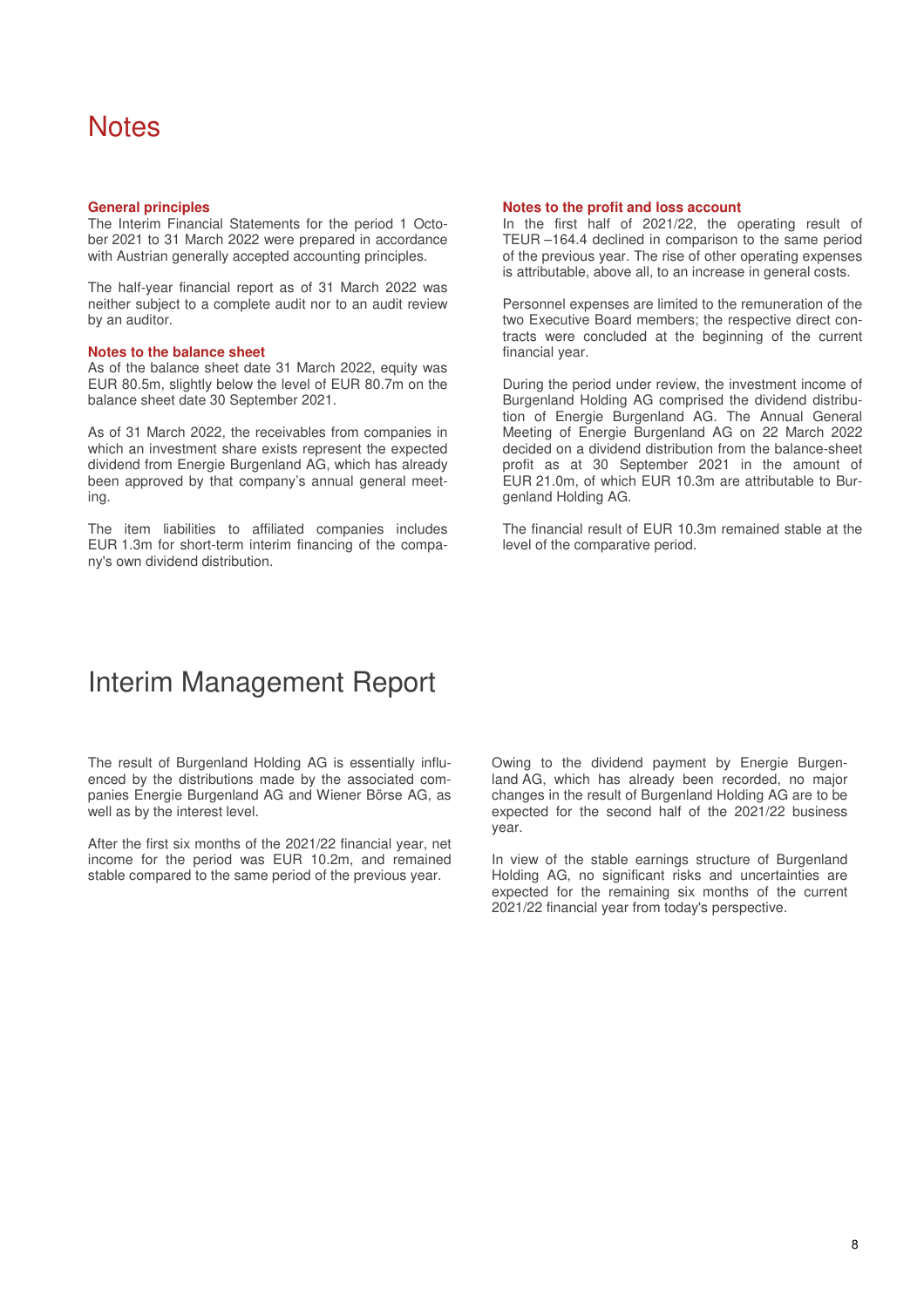### Energie Burgenland AG Q1 2021/221)

#### **Highlights**

- Regulatory authority E-Control confirms top values for Burgenland's electricity supplies:
- only 17 minutes of disruption-related downtime in 2020
- Start of public participation programme for the Andau wind park
- Relaunch of the new Energie Burgenland website

SonnenWein under a photovoltaic roof: In a pilot project, elevated photovoltaic equipment for energy generation was installed in a Liegenfeld Winery vineyard. This twofold use of the area and the impact on agriculture are being monitored by the Vienna University of Technology and the Federal Viticulture Agency.

|                                          |             | 2021/22 | 2020/21 | <b>Change</b> |
|------------------------------------------|-------------|---------|---------|---------------|
| <b>Energie Burgenland AG - Group</b>     |             | Q1      | Q1      | in $%$        |
| Electricity sales volumes                | GWh         | 311     | 321     | $-3.1$        |
| Electricity network distribution volumes | <b>GWh</b>  | 508     | 508     |               |
| Natural gas sales volumes                | GWh         | 349     | 350     | $-0.3$        |
| Natural gas network distribution volumes | GWh         | 789     | 802     | $-1.6$        |
| Revenue                                  | <b>EURm</b> | 133.5   | 95.5    | 39.8          |
| Pre-tax profit                           | <b>EURm</b> | 14.8    | 17.2    | $-14.0$       |
| Balance sheet total                      | <b>EURm</b> | 983.8   | 894.8   | 9.9           |
| Equity                                   | <b>EURm</b> | 357.7   | 360.4   | $-0.7$        |
| Gross cash flow                          | <b>EURm</b> | 29.7    | 27.3    | 8.8           |

#### **Energy sales and supply**

Electricity sales to end customers declined by 3.1% yearon-year to 311 GWh in the first quarter of 2021/22. Electricity network sales volumes reflected the previous year at 508 GWh in the reporting period.

Natural gas sales to end customers totalled 349 GWh (previous year: 350 GWh), and natural gas network sales volumes declined slightly to 789 GWh (previous year: 802 GWh).

#### **Income situation**

Group revenue totalled EUR 133.5m. Lower sales volumes from electricity distribution were more than offset by a substantial improvement in the electricity revenue from wind power.

On balance, earnings before taxes amounted to EUR 14.8m and were EUR 2.4m below the level of the previous year.

#### **Balance sheet and capital structure**

The balance sheet total as of 31 December 2021 was EUR 983.8m. Fixed assets (approx. EUR 730.3m) accounted for around 74.2% of total assets.

Equity declined slightly below the level on 31 December 2021 to EUR 357.7m, and the equity ratio equalled 36.3%. Gross cash flow amounted to EUR 29.7m.

#### **Outlook**

In addition to the continuous grid expansion, grid renewal and maintenance measures, the Burgenland distribution grid is being further expanded to integrate additional ecoelectricity generation plants, especially wind power and photovoltaic plants. The following wind power projects are currently being implemented:

- Commissioning of the windpark Parndorf
- Construction of the windpark Neudorf
- Construction of the windpark Potzneusiedl

Electricity production in the biomass sector was phased out with 1<sup>st</sup> quarter of 2020/21. The district heating sector, however, is continuously being expanded (adaption and construction of heating plants, expansion of the district heating network).

<sup>1)</sup> The information on the development of business refers to the consolidated interim financial statements of Energie Burgenland AG for the 2021/22 business year as at 31 December 2021; for comparison, the figures of the consolidated interim financial statements as at 31 December 2020 are given. The reporting entity includes 15 fully consolidated companies, two companies consolidated on a pro-rata basis and three companies consolidated at equity.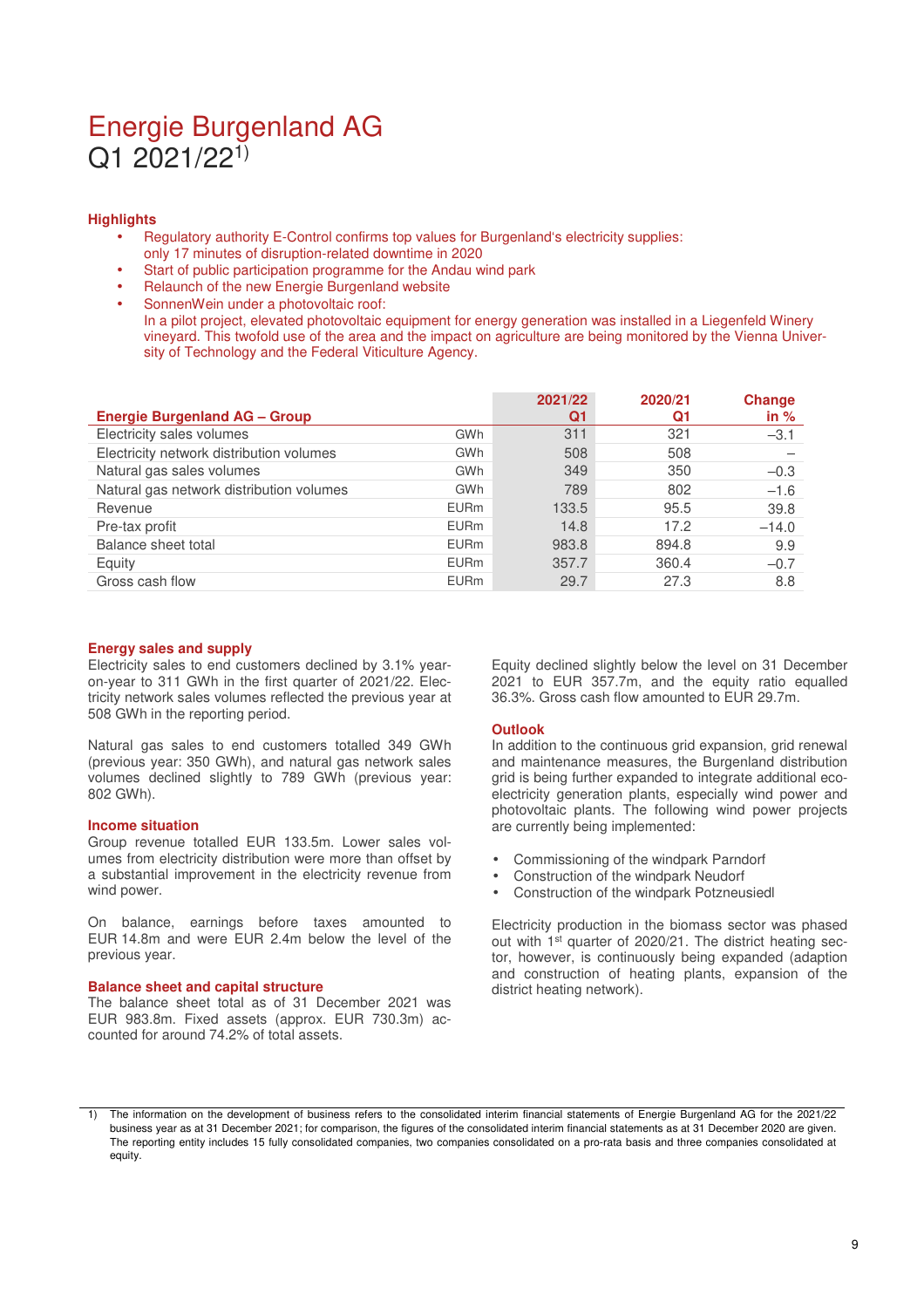### Statement of the Management Board on the Interim Financial Report Pursuant to § 125 para 1 fig. 3 Stock Exchange Act 2018

We confirm to the best of our knowledge that the condensed interim financial statements give a true and fair view of the assets, liabilities, financial position and profit or loss of the company as required by the applicable accounting standards and that the interim management report gives a true and fair view of important events that have occurred during the first six months of the financial year and their impact on the condensed interim financial statements with respect to the principal risks and uncertainties for the remaining six months of the financial year.

Eisenstadt, 24 May 2022

The Management Board

Klaus Kohlhuber **Alois Ecker** Member of the Member of the

Management Board Management Board